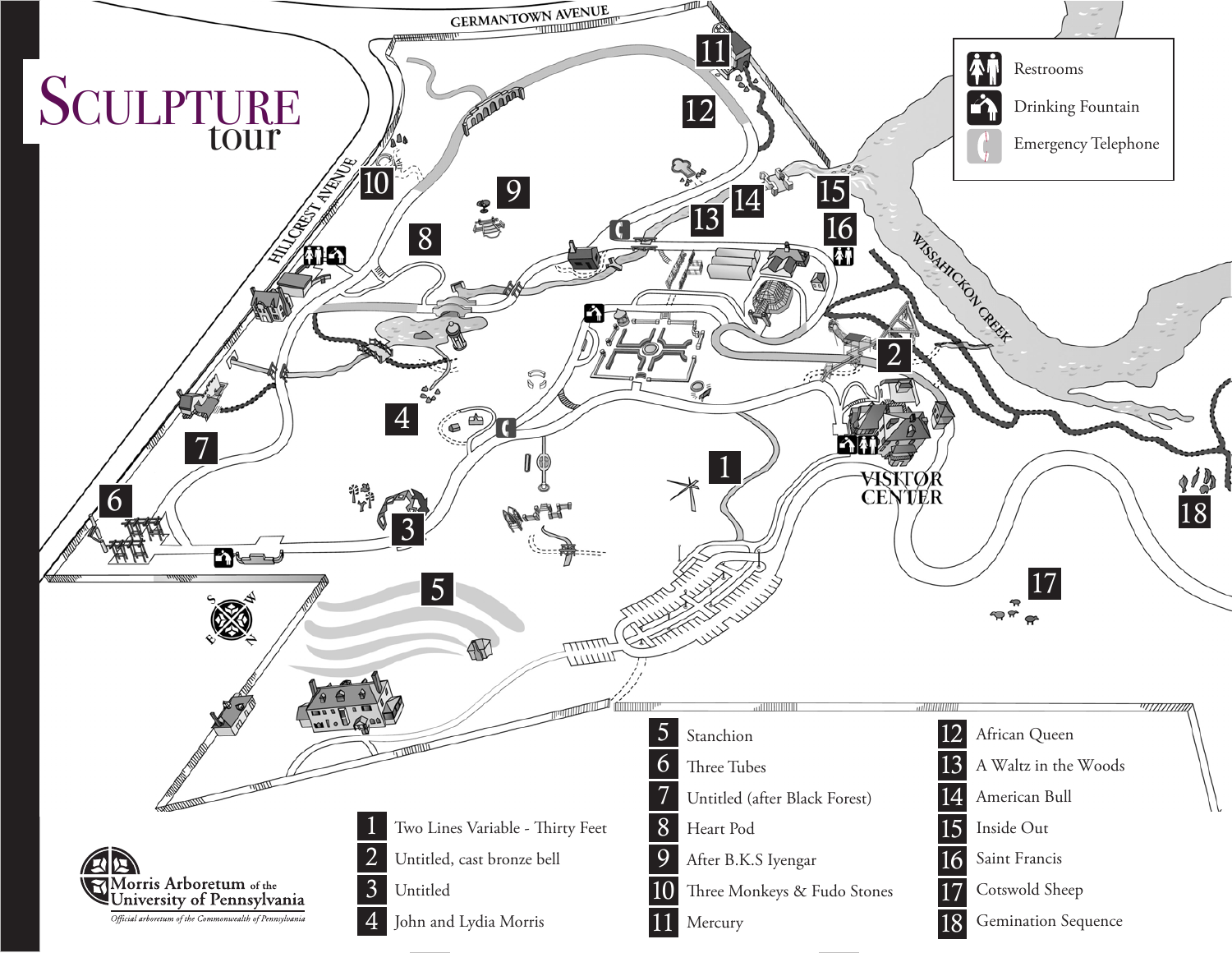# Morris Arboretum Sculpture Tour



# 1 TWO LINES VARIABLE -THIRTY FEET

*Two Lines* is a sculpture that is moved by the wind. Walk slowly around it, viewing it at close range and from a distance. What images does it call to mind - clock hands, scissors, chopsticks, a bird's beak? George Rickey enticed nature to collaborate with him in *Two Lines*. The stainless steel surfaces catch and reflect sunlight. *Two Lines* occupies the site where John and Lydia Morris once lived in a Victorian mansion.

- Created by: George Rickey (American, 1907-2002)
- Stainless steel, 1988
- Gift of Nancy Peters Ryan and Richard J. Ryan



#### Untitled, cast bronze bell

After creating clay vessels that rattle when shaken, Toshiko Takaezu began making bronze bells to further explore sound as a component in her sculpture.

The Hawaiian-born artist researched Japanese bell designs to enhance the sound quality of her work. The simple wooden support evokes a Shinto shrine, dedicated to the traditional spirits of the natural world.

- Created by: Toshiko Takaezu (American, b. 1922)
- Cast bronze bell, wood and metal support, c. 1992

On sunny days, Sugarman's blue seems to mimic the sky. In the fall, nearby leaves echo the sculpture's maroon hues. Some of the sculpted shapes hint at the natural architecture of trees, bowers and glens. His forms convey the repetitious energy of waves or cascading falls, others evoke the animal world, calling to mind dinosaurs,

• Gift of Jane and Leonard Korman

## **UNTITLED**

3



- and other large creatures. • Created by: George Sugarman
- (American, 1912-1999)
- Painted aluminum, 1981
- Courtesy of Redevelopment Authority of Philadelphia



### JOHN AND LYDIA MORRIS

Over a hundred years ago, the horticulturists and civic leaders John T. Morris and his sister Lydia T. Morris built a summer home and garden in Chestnut Hill. To ensure that future generations would have access to the site and its botanical treasures, they established a public arboretum. The artist researched historical photos to determine the Morrises' appearance, then sculpted their likenesses in full-size clay figures.

- Created by: Michael B. Price
- (American, b. 1940) • Everdur silicon bronze, 1981
- 
- Gift of Philip and Muriel Berman

#### **STANCHION**



In Ancient Greece, architectural columns were sometimes carved to resemble standing females. Sculptor Christopher Cairns evoked this classical tradition by naming his draped figure *Stanchion*, which means a prop or support. Cairns chose to depict a woman emerging from the clay he used to fashion her. For this reason, some people interpret *Stanchion* as a symbol of metamorphosis.

- Created by: Christopher Cairns
- (American, b. 1942)
- Bronze, 1984
- Gift of Madeleine Butcher, Barton H. Lippincott and J. Randolf Updike

#### Three Tubes

*Three Tubes* presents a visual puzzle. Three disconnected cylinders are aligned in a column as if by magic. Israel Hadani sheathed its rugged, structural steel frame with a stainless steel skin.

- Created by: Israel Hadani (Israeli, b. 1941)
- Stainless steel over structural steel, 1979
- Gift of Philip and Muriel Berman



#### UNTITLED (AFTER BLACK FOREST)

This piece is a study of tetrahedrons (four-sided solids) that were made when the artist stood cubes on their corners, cut through the cubes with planes, then rotated and stacked the ensuing structures upon each other. Viewed from different angles in the Arboretum's Azalea Meadow, the piece will inspire interest and lively discussion.

- Created by: Robinson Fredenthal (American, 1940-2009)
- Welded carbon steel, painted, 1988
- Gift of Barton and Carol Lippincott

**HEART POD** 



In nature, pods provide a protective container for new plants. The Philadelphia-based sculptor Jim Lloyd alludes to the shape of such organic housings in this bronze sculpture. These outer swells enfold a burgeoning core, which the artist likens to a heart.

The circular bottom of *Heart Pod* balances on one small point. To view its changing curves, you can either walk around it or gently rotate it with your hand.

- Created by: Jim Lloyd (American, b. 1944)
- Bronze, lead, 1993

9

• Gift of Johns Hopkins in memory of Phoebe V. Valentine

## After B. K. S. Iyengar

Sculptor Robert Engman's *After B. K. S. Iyengar* is not a portrait in the usual sense. Dynamic geometric shapes embody the radiant spirit of his friend, the Indian yoga master B.K.S. Iyengar. Three circles and a square intersect one another, creating both open and closed spaces.

- Created by: Robert M. Engman (American, b. 1927)
- Sikon bronze, 1978
- On loan from Marian Garfinkel & Marvin Garfinkel